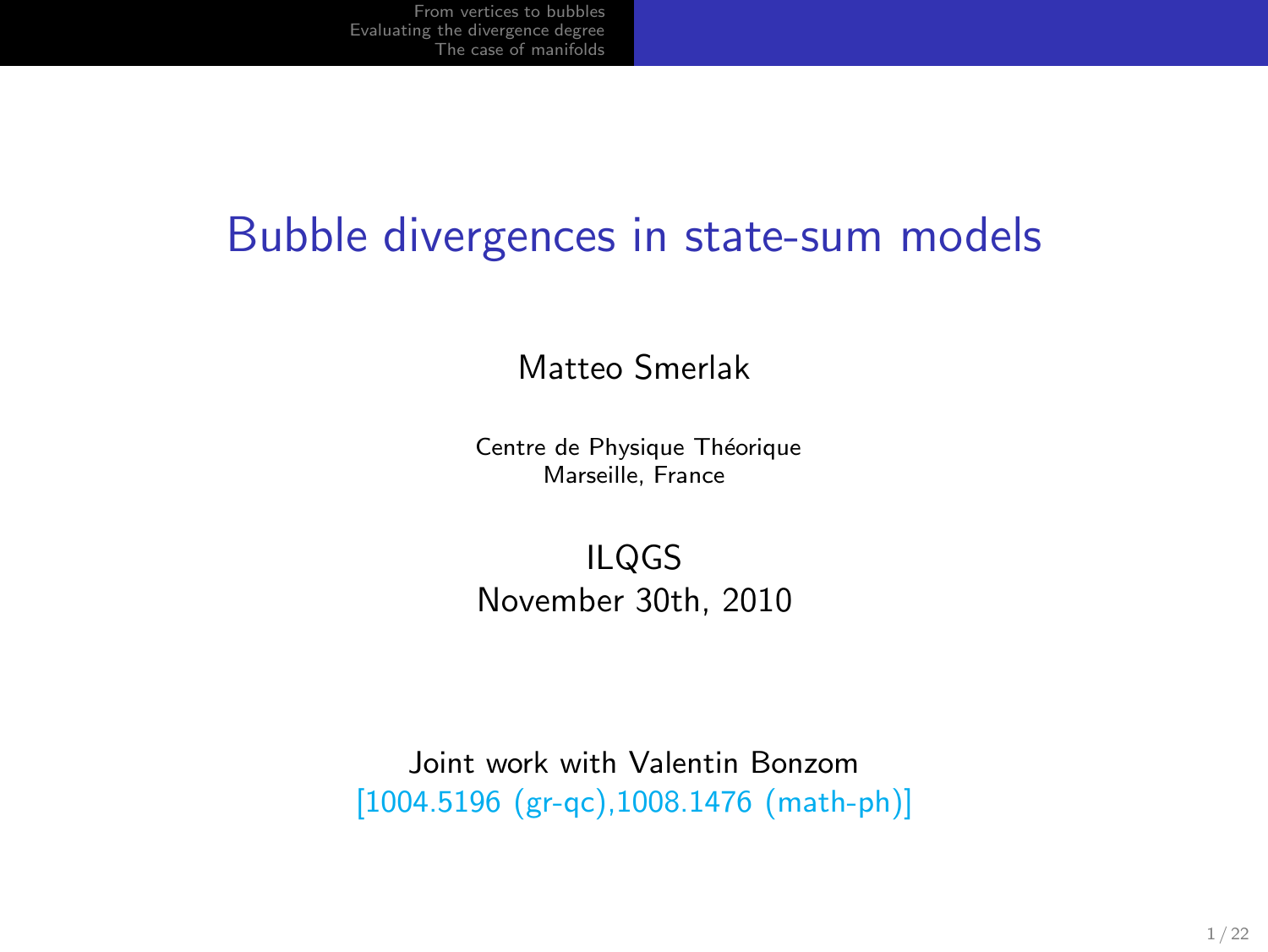## Introduction: the Ponzano-Regge state-sum model

The Ponzano-Regge state-sum model is formally defined by

$$
\mathcal{Z}_{\textrm{PR}}(\Delta_2^*) = \sum_{\{j_r\}} \prod_{f} (2j_f+1) \prod_{v} \{6j\}
$$

where  $\Delta_2^*$  is the dual 2-skeleton of a triangulated 3-manifold  $\Delta.$ 

[Ponzano, Regge (68)]

This expression is almost always divergent. Understanding the structure of these divergences is crucial for

- ▶ Spinfoam models, of which the PR model is the epitome.
- ▶ Group field theory, where they might generate a renormalization flow.
- ▶ Quantum topology, in order to define a *Ponzano-Regge invariant*.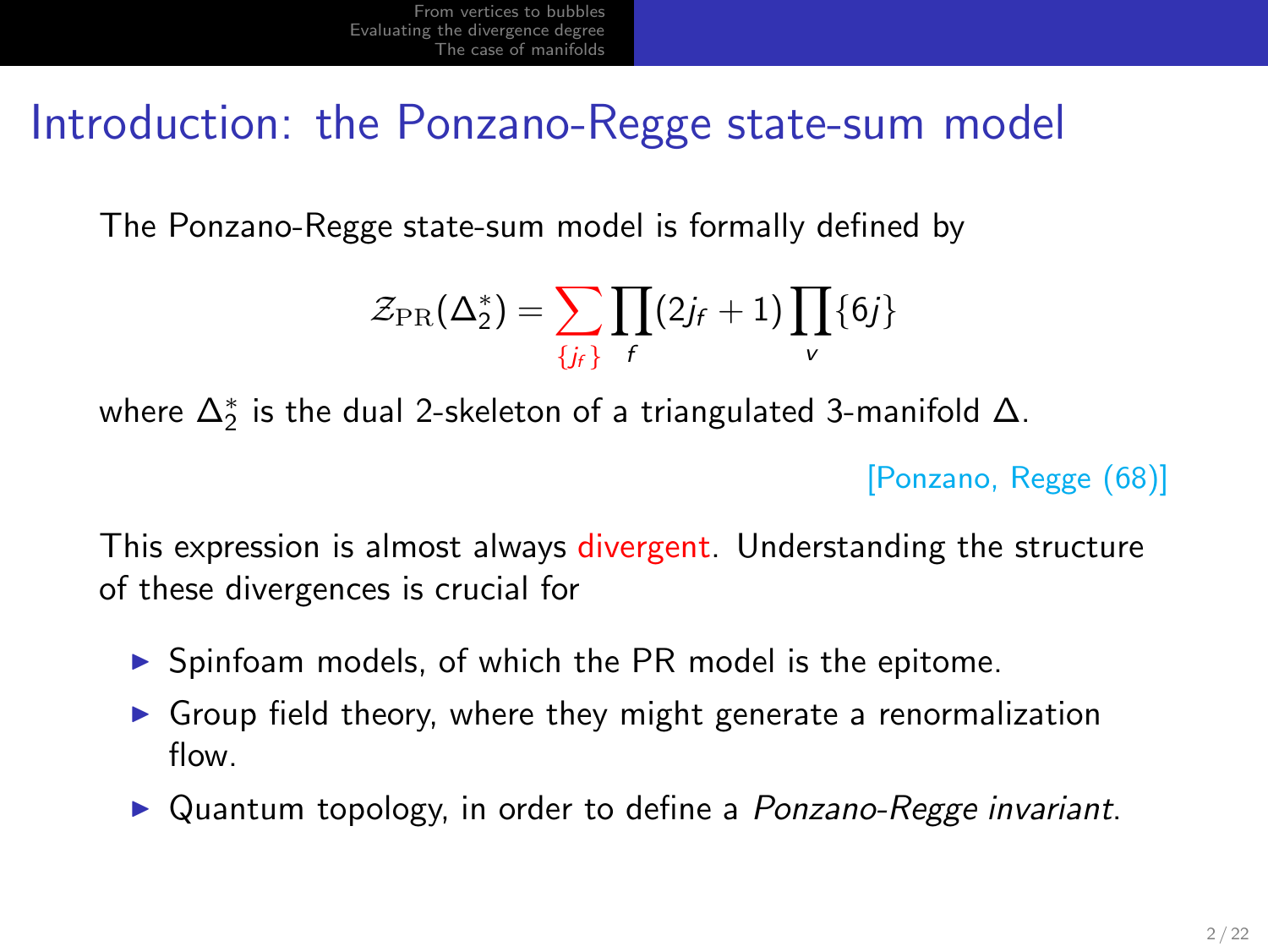## **Outline**

#### [From vertices to bubbles](#page-3-0)

[Counting the vertices of the triangulation?](#page-4-0) [Counting the bubbles of the foam?](#page-8-0) [Or neither?](#page-9-0)

#### [Evaluating the divergence degree](#page-12-0)

[Generalized Laplace approximation](#page-13-0) [Example: lens spaces](#page-16-0) [Cohomological interpretation](#page-16-0)

#### [The case of manifolds](#page-17-0)

[Three dimensions](#page-19-0) [Four dimensions](#page-20-0) [Conclusions](#page-21-0)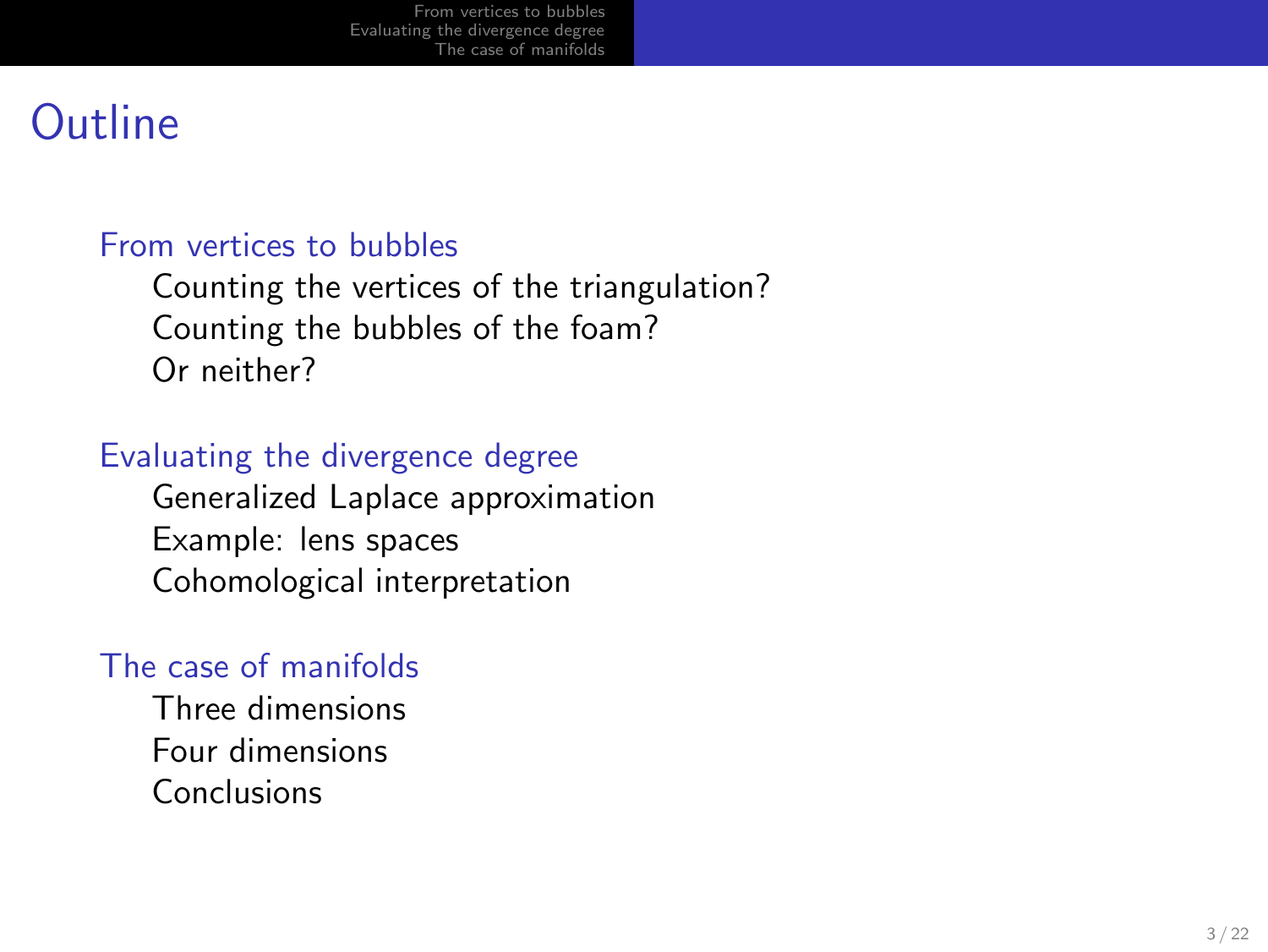<span id="page-3-0"></span>[Counting the vertices of the triangulation?](#page-4-0) [Counting the bubbles of the foam?](#page-8-0) [Or neither?](#page-9-0)

# **Outline**

#### [From vertices to bubbles](#page-3-0)

[Counting the vertices of the triangulation?](#page-4-0) [Counting the bubbles of the foam?](#page-8-0) [Or neither?](#page-9-0)

[Evaluating the divergence degree](#page-12-0)

[The case of manifolds](#page-17-0)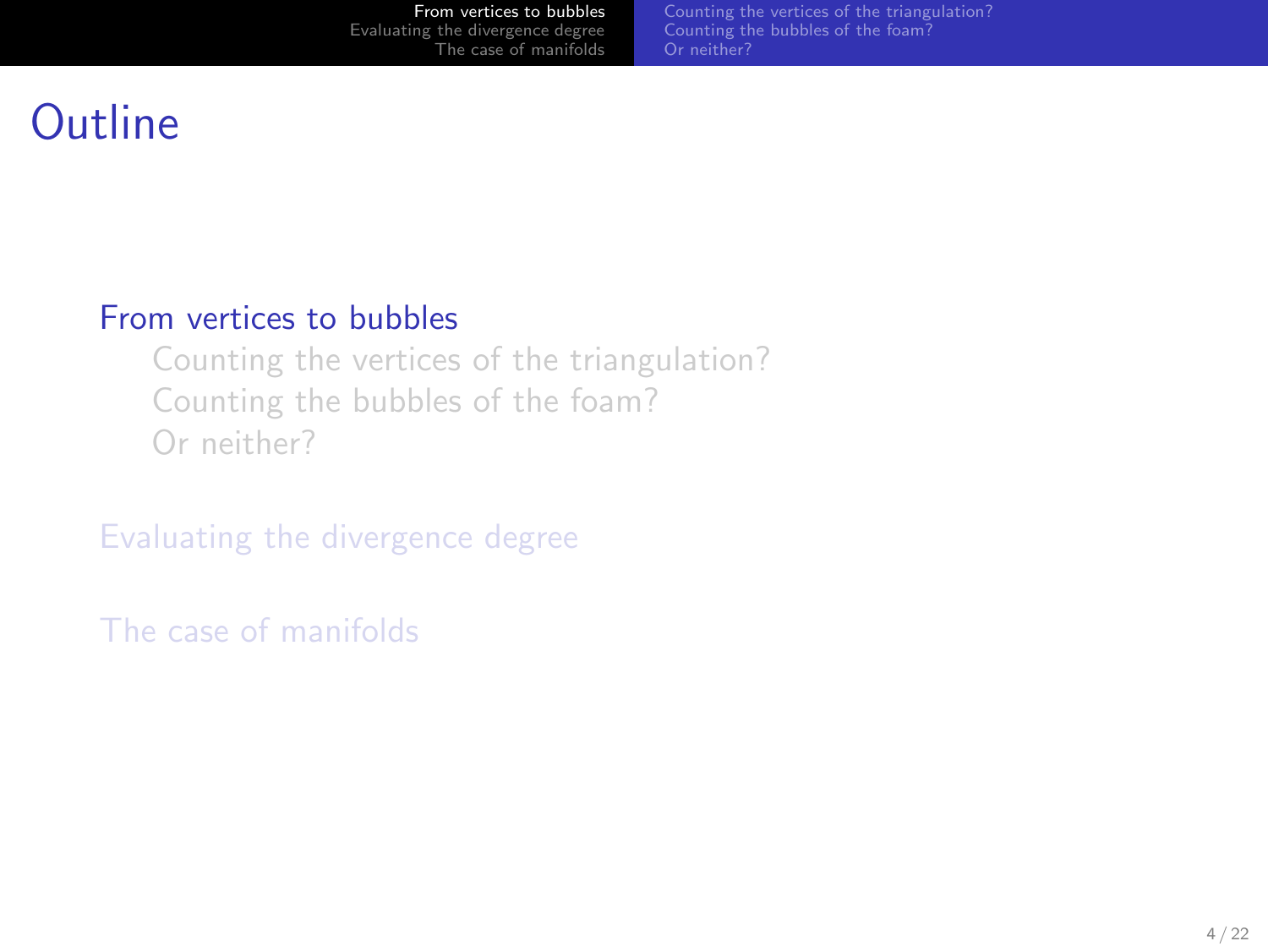[Counting the vertices of the triangulation?](#page-4-0) [Counting the bubbles of the foam?](#page-8-0) [Or neither?](#page-9-0)

#### Counting the vertices of the triangulation?

Ponzano and Regge associated these divergences to the vertices of the simplicial complex  $\Delta$ , and proposed the improved definition

$$
\mathcal{Z}'_{\mathrm{PR}}(\Delta_2^*) = \lim_{\Lambda \to \infty} \frac{1}{\Lambda^{3|\Delta_0|}} \sum_{\{j_f\}}^{\Lambda} \prod_f (2j_f+1) \prod_v \{6j\}.
$$

[Ponzano, Regge (68)]

Unfortunately, this fails.





<span id="page-4-0"></span>[Barrett, Naish-Guzman (09)]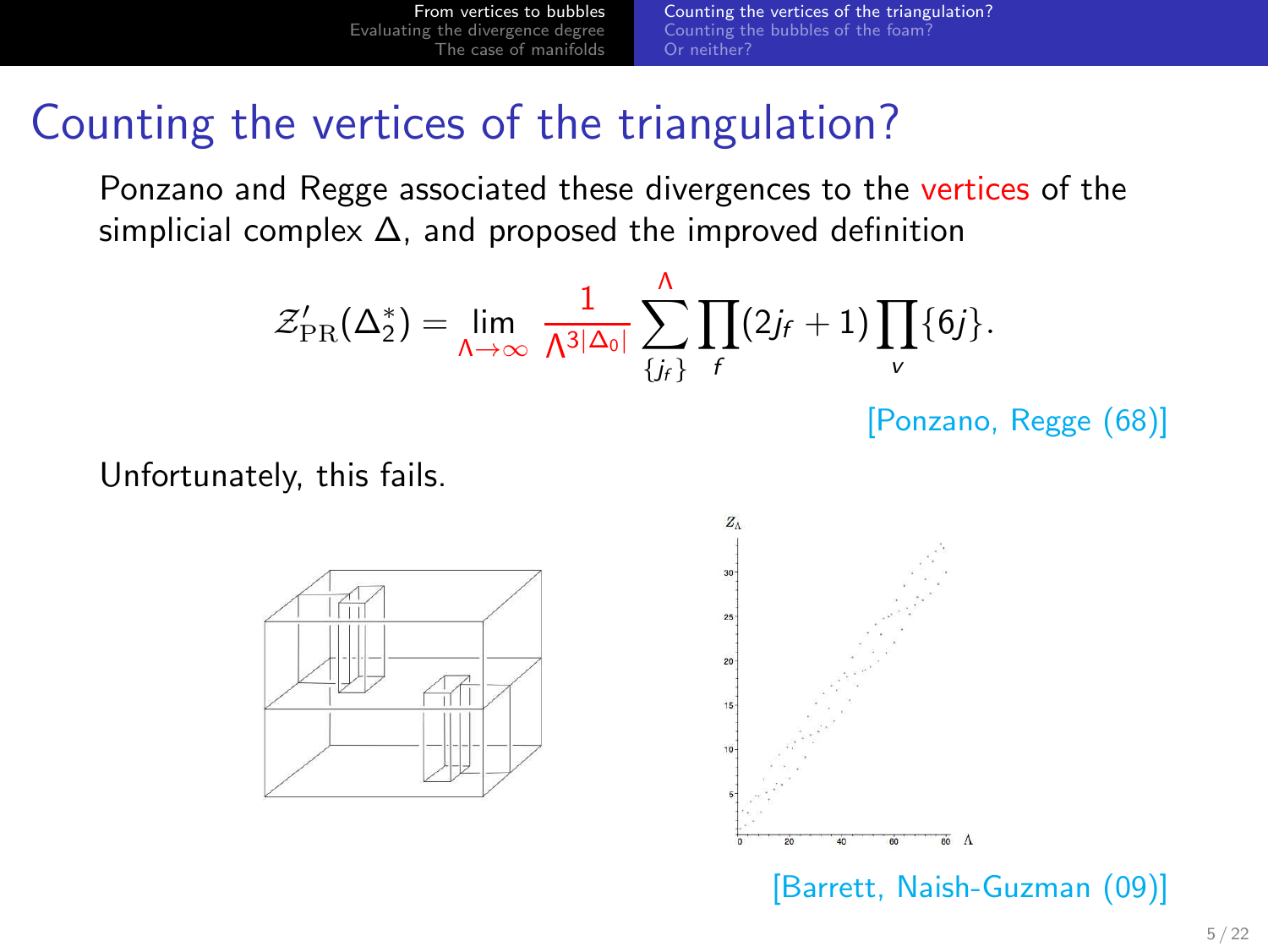[Counting the vertices of the triangulation?](#page-4-0) [Counting the bubbles of the foam?](#page-8-0) [Or neither?](#page-9-0)

#### Flat connections and discrete Bianchi identity

The Ponzano-Regge model can be given a gauge-theoretic definition, as the partition function of a system of flat connections.

$$
\mathcal{Z}_{\rm PR}(\Delta_2^*)=\int_{\rm SU(2)^E}dA\,\prod_f\delta\big(H_f(A)\big)
$$

- ► Discrete connection:  $A = (g_e)_e \in SU(2)^E$
- $\blacktriangleright$  Haar measure:  $dA = \prod_e dg_e$

In this setting,

$$
\blacktriangleright
$$
 Curvature of A:

$$
H(A) = (H_f(A) = \prod_{e \in \partial f} g_e^{\pm 1})_f \in \mathrm{SU}(2)^F
$$

► Gauge transformation of A along  $k \in SU(2)$  (assume single vertex):

 $\gamma_A(h) = (k g_e k^{-1})_e.$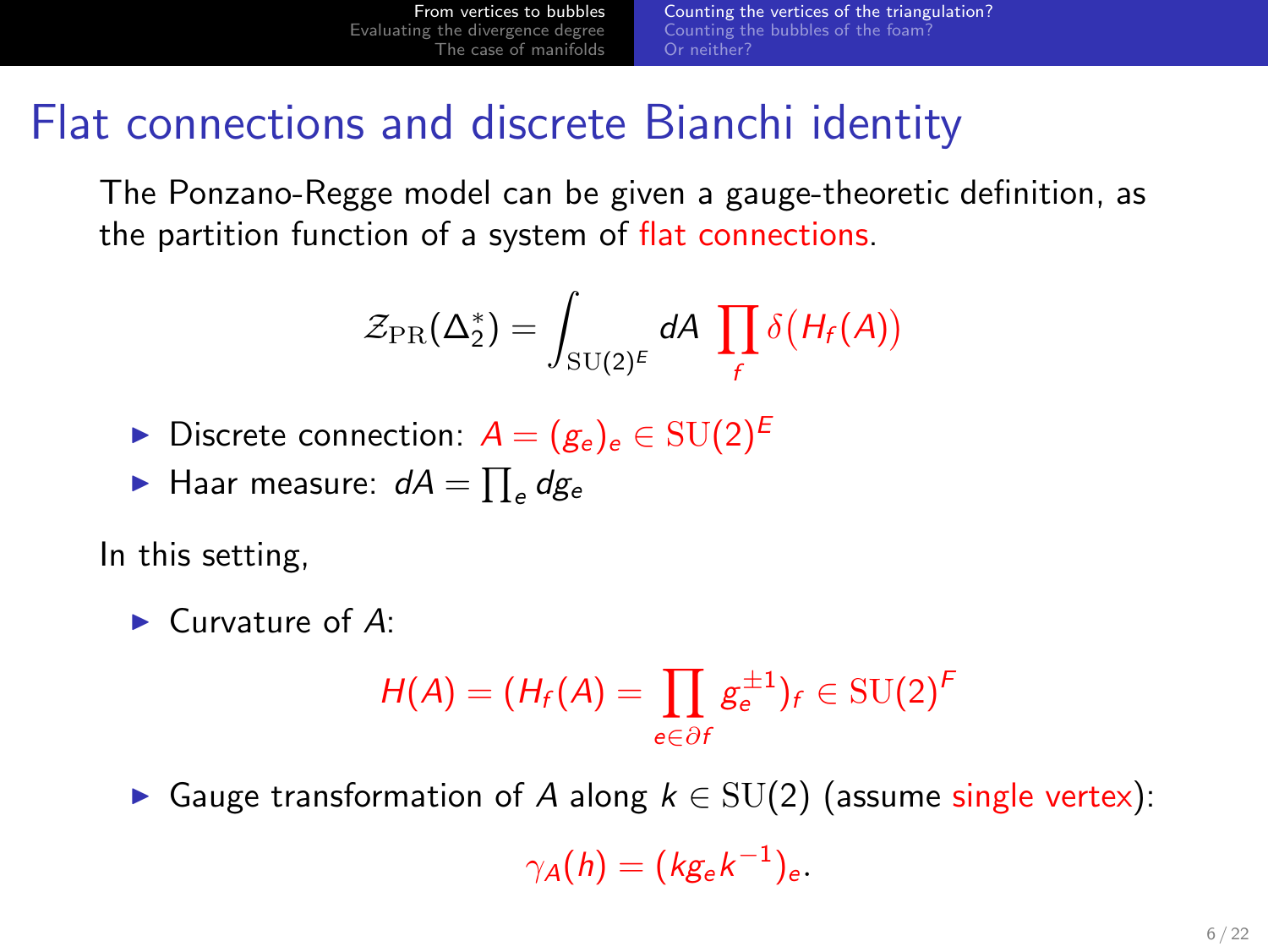## Freidel and Louapre's proposal

Some of these  $\delta$  functions are redundant, as there are discrete Bianchi identities: for each vertex  $v \in \Delta_0$ , there is an ordering of the faces surrounding it such that

$$
\prod_f^{\longrightarrow} H_f^{\pm 1} = 1.
$$

Freidel and Louapre then proposed to collapse a spanning tree in  $\Delta$  to remove these redundancies. This amounts to removing a tree of faces in  $\Delta_2^*$ , yielding

$$
\mathcal{Z}'_{FL}(\Delta_2^*) = \int_{\mathrm{SU}(2)^E} dA \prod_{f \in \Delta_2^* \setminus T} \delta\big(H_f(A)\big)
$$

[Freidel, Louapre (03)]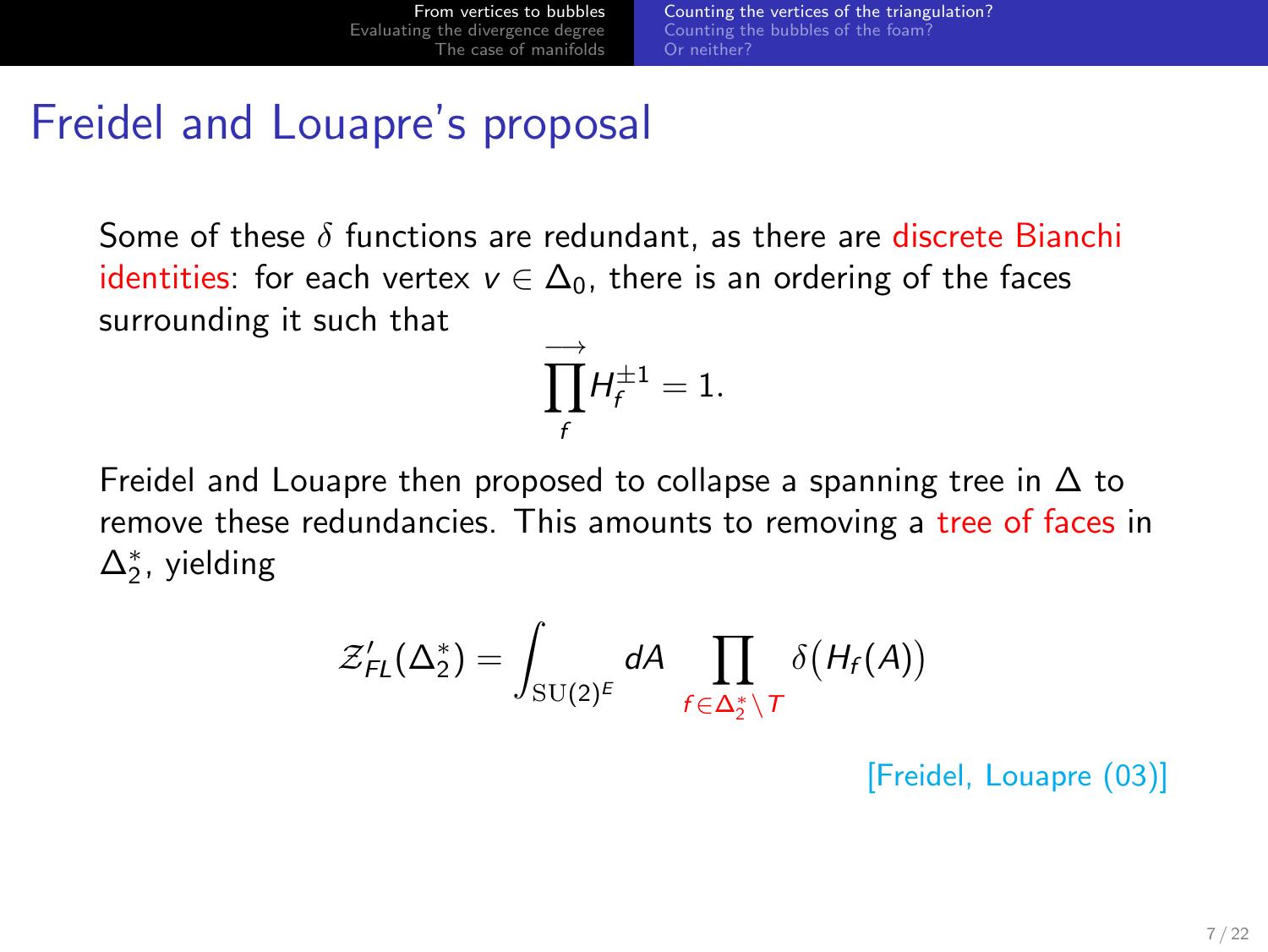#### Counter-examples

For lens spaces, there are triangulations such that  $\Delta_2^*$  has only one face, and

$$
\mathcal{Z}'_{FL}(\Delta_2^*) = \int_{\mathrm{SU}(2)} dg \; \delta(g^p) = \infty.
$$

The same happens for the 3-torus.

"In general we do not expect this invariant to be finite for topologically non trivial closed manifold."

[Freidel, Louapre (03)]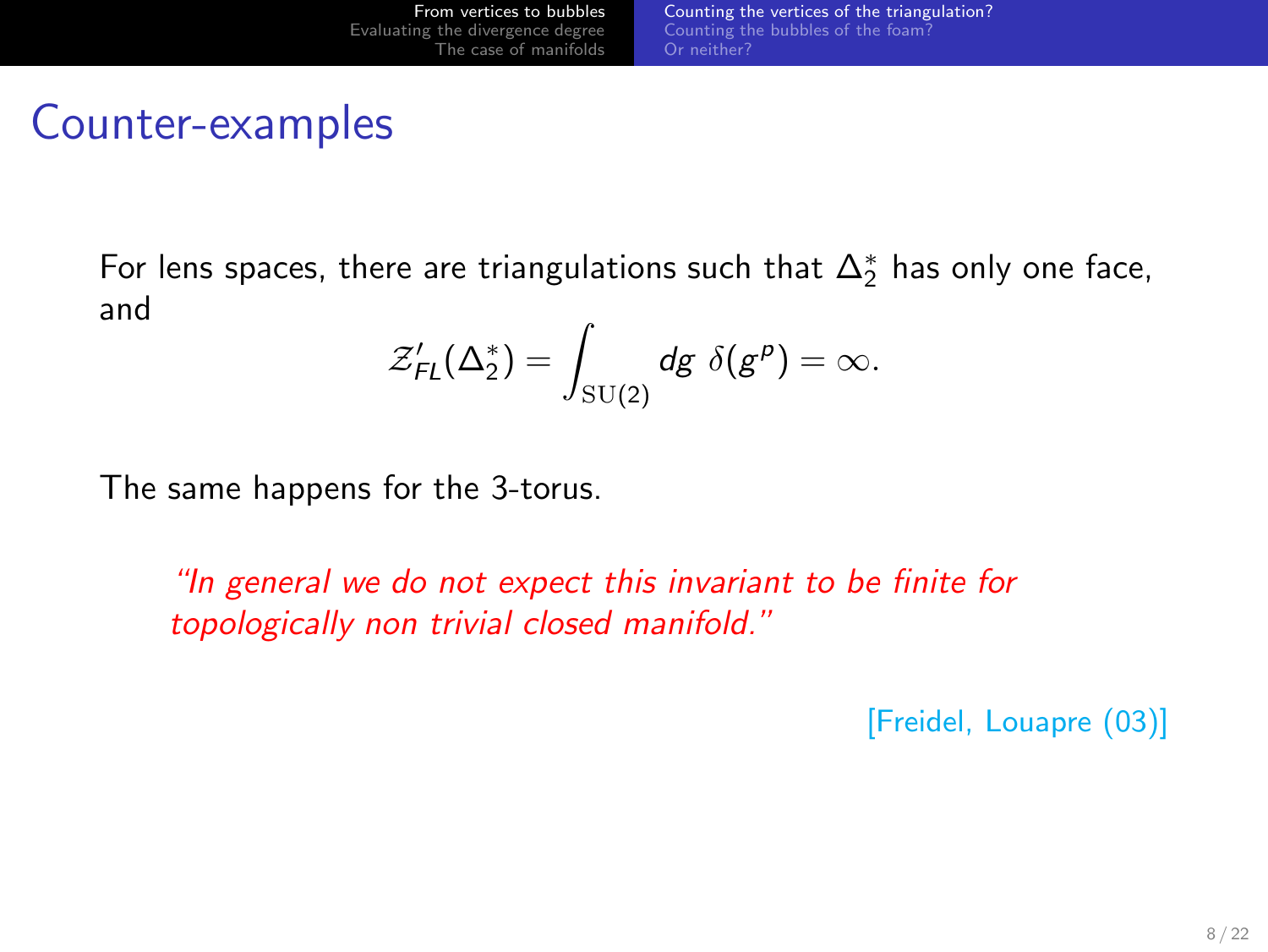## Counting the bubbles of the foam?

It was proposed that these are higher analogues of loop divergences, arising because of the spins get unbounded along bubbles: collections of faces forming closed surfaces.

#### [Perez, Rovelli (00)]

In 3 dimensions, there is correspondance between vertices of ∆ and bubbles of  $\Delta_2^*$ . This correspondance breaks down in four dimensions. The notion of bubble divergence is the more general one.

This idea was recently used to estimate the divergence degree for certain foams, coined 'type 1':

$$
\mathcal{Z}_{\mathrm{PR}}(\mathrm{type}\;1) = \left(\sum_{j=0}^{\Lambda} (2j+1)^2\right)^{B-1}
$$

[Freidel, Gurau, Oriti (09)]

<span id="page-8-0"></span>.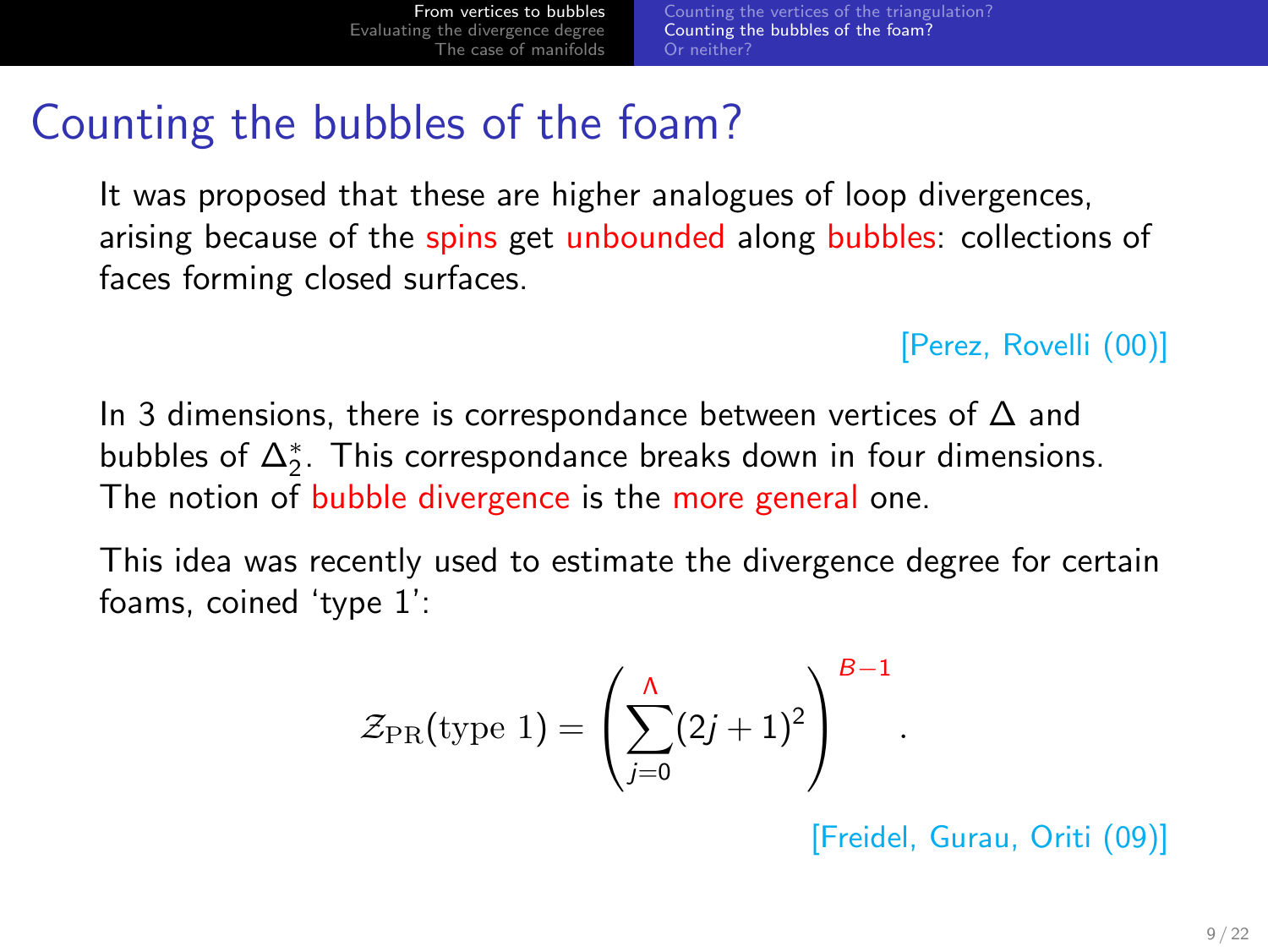[From vertices to bubbles](#page-3-0) [Evaluating the divergence degree](#page-12-0) [The case of manifolds](#page-17-0) [Counting the vertices of the triangulation?](#page-4-0) [Counting the bubbles of the foam?](#page-8-0) [Or neither?](#page-9-0)

# Our goal: divergence degree and dominant part

We consider the regularized expression

$$
\mathcal{Z}_{\tau}(\Gamma, G) = \int_{\mathrm{SU}(2)^E} dA \, \prod_f K_{\tau}\Big(H_f(A)\Big)
$$

with

- ► Γ an arbitrary cell 2-complex (manifold or not) with one vertex
- $\triangleright$  G a compact (semi-simple) Lie group

$$
\triangleright \ \ K_{\tau} \ \text{the heat kernel on } G, \ K_{\tau}(g) \underset{\tau \to 0}{\sim} \Big(\frac{1}{\frac{\sqrt{4\pi \tau}}{\Lambda_{\tau}}}\Big)^{\dim G} \exp\Big(-\frac{|g|^2}{4\tau}\Big)
$$

<span id="page-9-0"></span>[Freidel, Louapre (03)]

and look for an asymptotic estimate of the form

$$
\mathcal{Z}_{\tau}(\Gamma,G) \underset{\tau \to 0}{\sim} \Lambda_{\tau}^{\Omega(\Gamma,G)} \underbrace{\mathcal{Z}'(\Gamma,G)}_{<\infty}
$$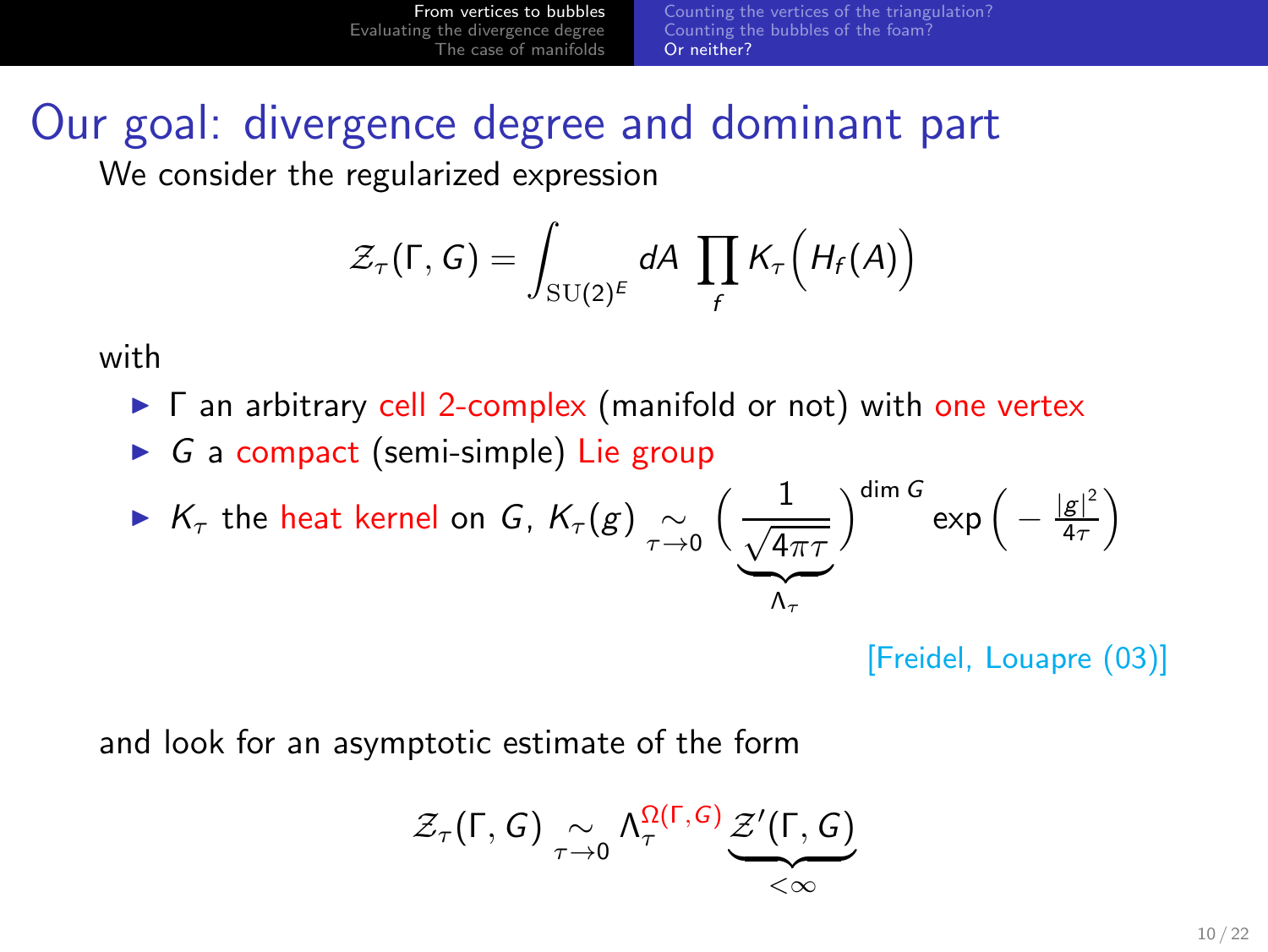# An implicit assumption

In previous investigations, it was always implicitely assumed that the divergences can be captured by a purely combinatorial criterion:

- ◮ vertices in ∆ (Ponzano-Regge, Freidel-Louapre, Barrett-Naish-Guzman)
- ► bubbles in  $\Delta_2^*$  (Perez-Rovelli, Freidel-Gurau-Oriti)

This implies that  $\Omega$  is a multiple of dim G.

This is not true in general.

This is why the Ponzano-Regge, or Freidel-Louapre, regularizations fail, and why the Freidel-Gurau-Oriti estimate cannot be general.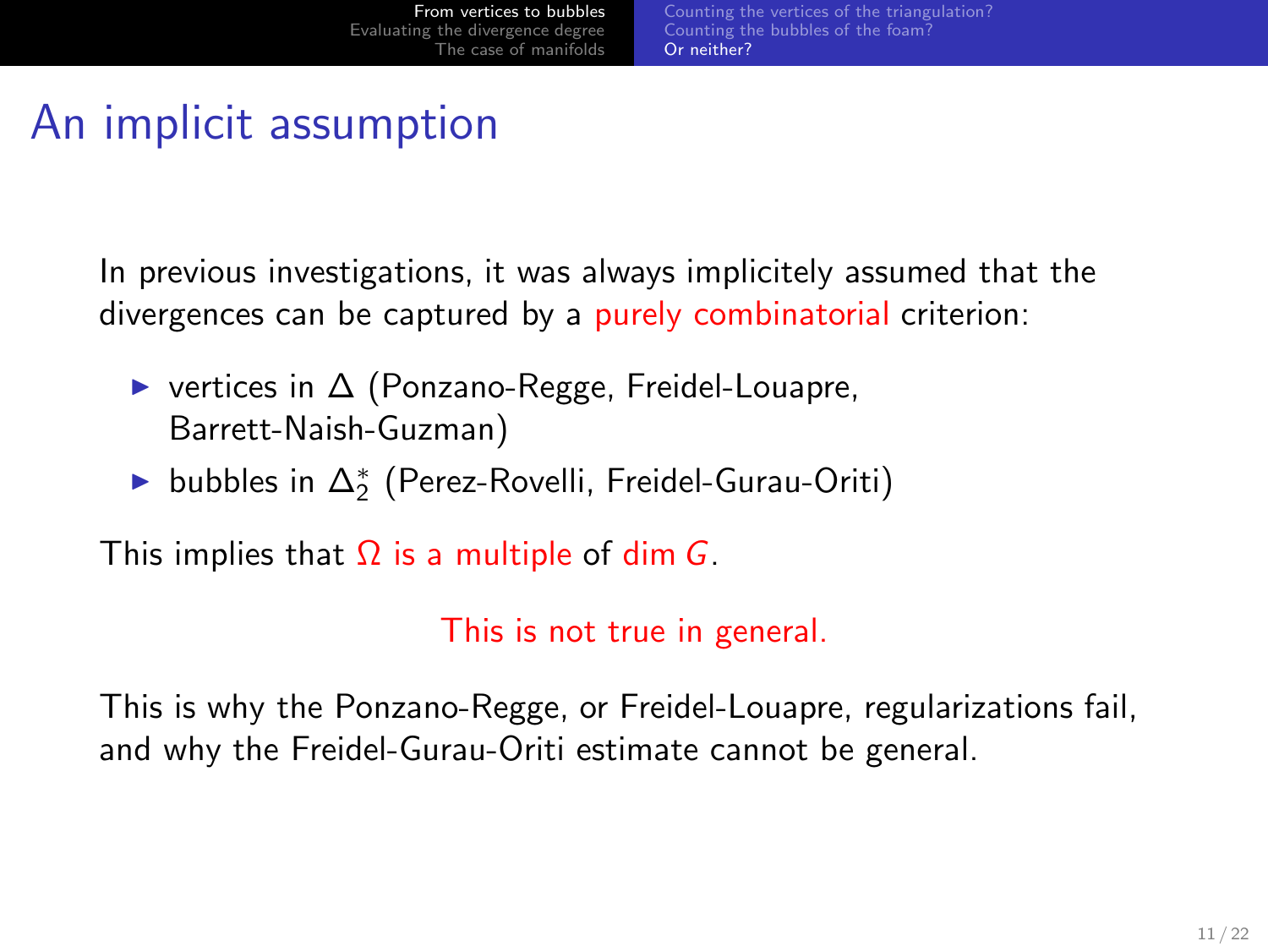## Our results

- $\triangleright$  The combinatorial powercounting is true in trivial cases
	- **►** Γ simply connected
	- $\triangleright$  G Abelian

where indeed

 $\Omega(\Gamma, G) = (\dim G) b_2(\Gamma).$ 

In more general cases, this formula is twisted, and  $\Omega$  is not a multiple of dim  $G$ :

 $\Omega(\Gamma, G) = \widetilde{b}_2.$ 

 $\blacktriangleright$  (The dominant part  $\mathcal{Z}'(\Gamma, G)$  can be related to Reidemeister torsion, work in progress.)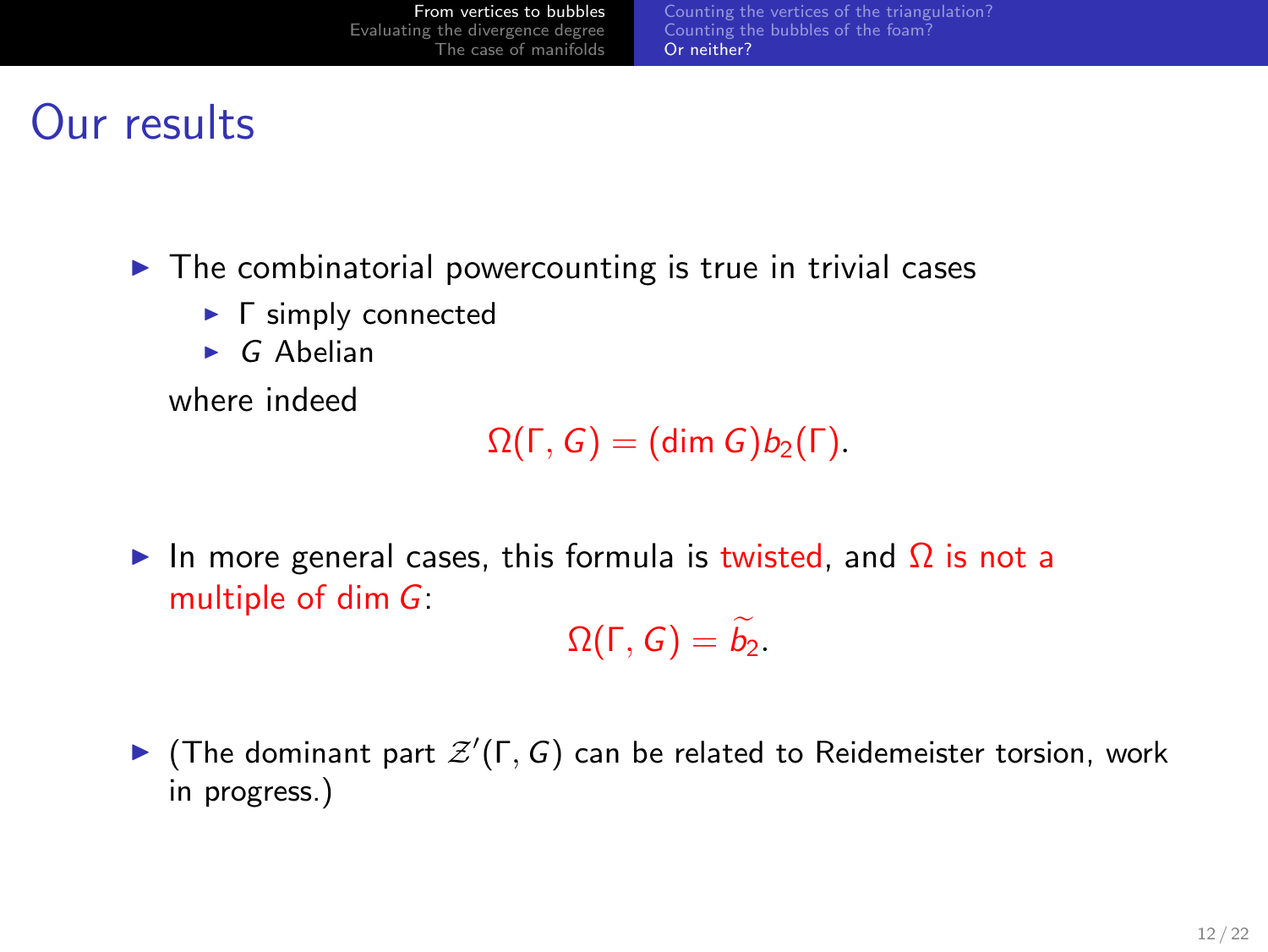<span id="page-12-0"></span>[Generalized Laplace approximation](#page-13-0) [Cohomological interpretation](#page-16-0)

### **Outline**

[From vertices to bubbles](#page-3-0)

#### [Evaluating the divergence degree](#page-12-0)

[Generalized Laplace approximation](#page-13-0) [Example: lens spaces](#page-16-0) [Cohomological interpretation](#page-16-0)

[The case of manifolds](#page-17-0)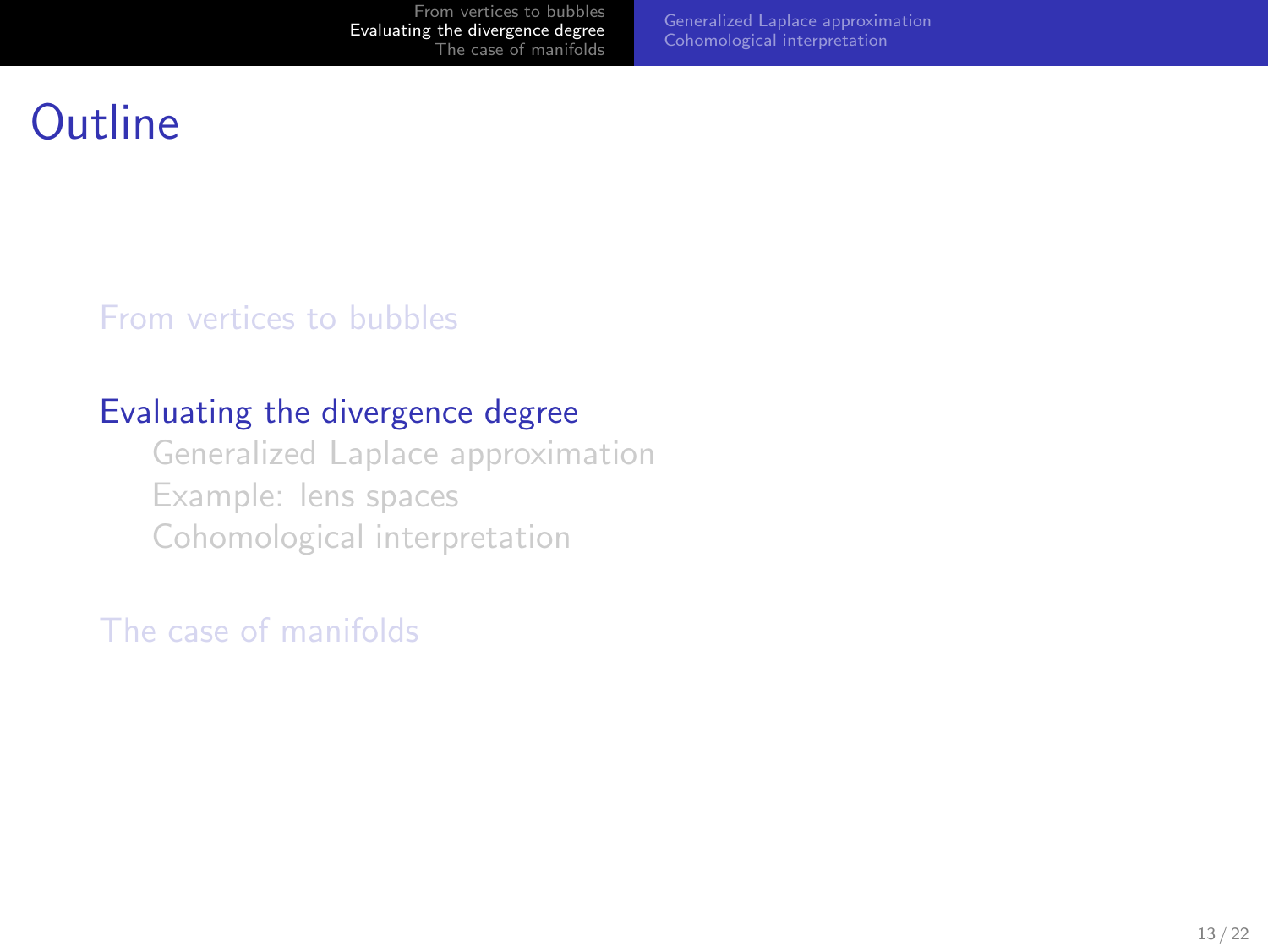#### Generalized Laplace approximation

The integral

$$
\mathcal{Z}_{\tau}(\Gamma, G) = \int_{\mathrm{SU}(2)^E} dA \prod_f K_{\tau} \left( H_f(A) \right) \underset{\tau \to 0}{\sim} \Lambda_{\tau}^{(\dim G)F} \int_{\mathrm{SU}(2)^E} dA \ e^{\frac{-\sum_f |H_f(A)|^2}{4\tau}}
$$

is peaked on the set F of flat connections  $\phi$ , for which  $H(\phi) = 1$ . In the neighborhood of  $\mathcal F$ , we have  $\mathcal A=\exp_\phi(\mathsf a)$  for  $\mathsf a\in\mathsf N_\phi\mathcal F$ , and



<span id="page-13-0"></span>[Forman (93)]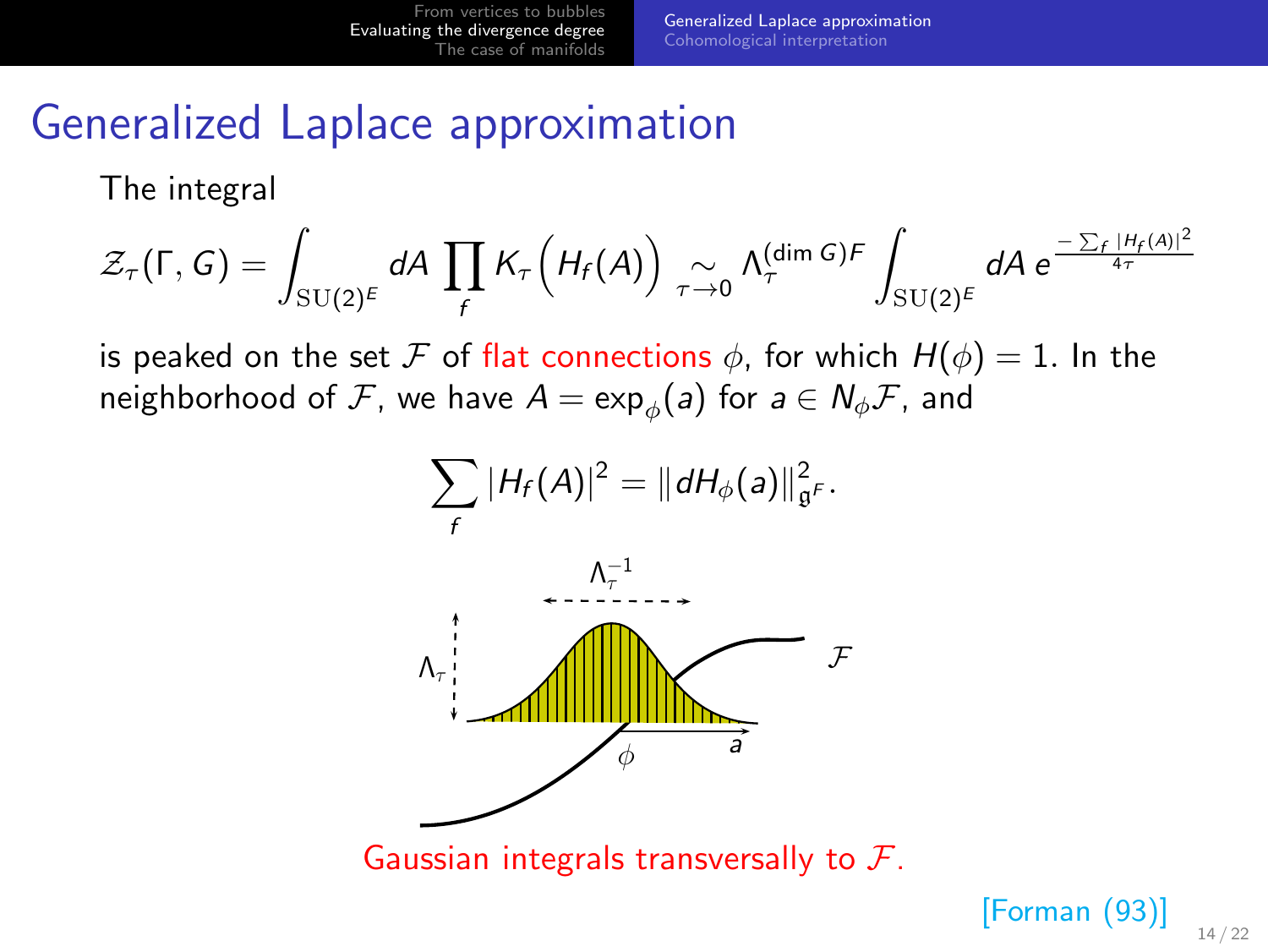## A caveat: singular connections.

However, because  $1 \in G^F$  is usually not a regular value of the smooth map H, i.e. H is not submersive on  $\mathcal{F}, \mathcal{F}$  is not a manifold, but rather an 'algebraic set'.

The singularities of F are the connections  $\phi$  such that

ker  $dH_{\phi} \neq \mathcal{T}_{\phi}\mathcal{F}$ .

We assume they do not contribute to the integral.

- $\triangleright$  True in two dimensions. [Sengupta (03)]
- ▶ We know one counter-example, see our paper.

The non-singular flat connection do form a manifold. Since

dim ker  $dH_{\phi} >$  dim  $T_{\phi} \mathcal{F}$ ,

they are the flat connections where  $H$  has maximal rank.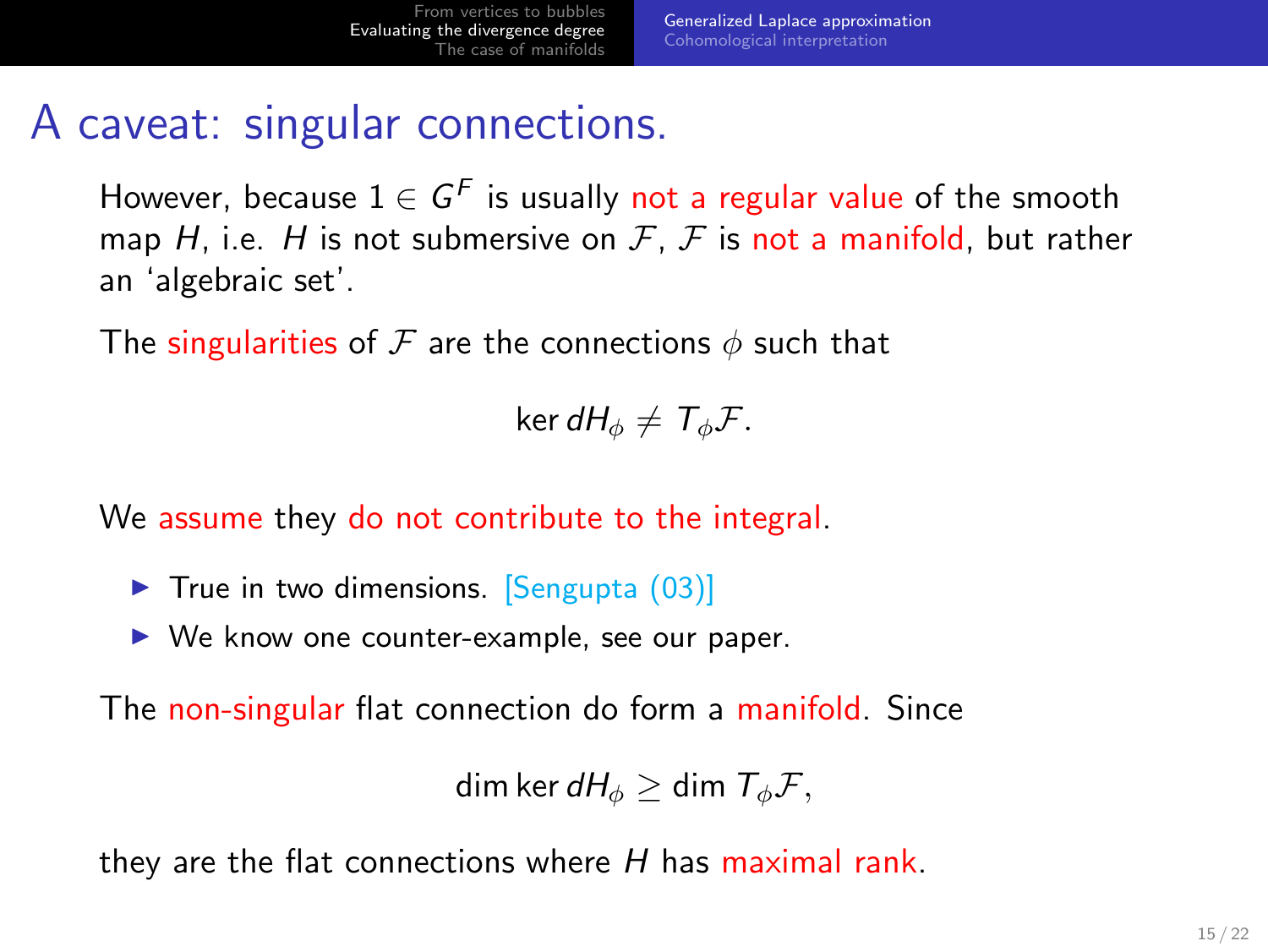#### **Powercounting**

The Gaussian integrals bring about convergent factors, one per transverse direction:

$$
\int_{N_{\phi}\mathcal{F}} da e^{-\|dH_{\phi}(a)\|_{\mathfrak{g}^F}^2/4\tau} = \Lambda_{\tau}^{-\dim N_{\phi}\mathcal{F}} \quad \underbrace{\det\left((dH_{\phi}^{\perp})^{\dagger}dH_{\phi}^{\perp}\right)^{-1/2}}.
$$

| {z } Gaussian determinant, indep. of τ

#### Hence

$$
\mathcal{Z}_{\tau}(\Gamma, G) = \Lambda_{\tau}^{\Omega(\Gamma, G)} \int_{\mathcal{F}} d\phi \, f(\phi),
$$

with

$$
\Omega(\Gamma,G)=(\text{dim }G)\digamma-\text{dim }N_{\phi}\digamma
$$

i.e.

$$
\Omega(\Gamma, G) = (\dim G)F - \max_{\mathcal{F}} \text{rk } H.
$$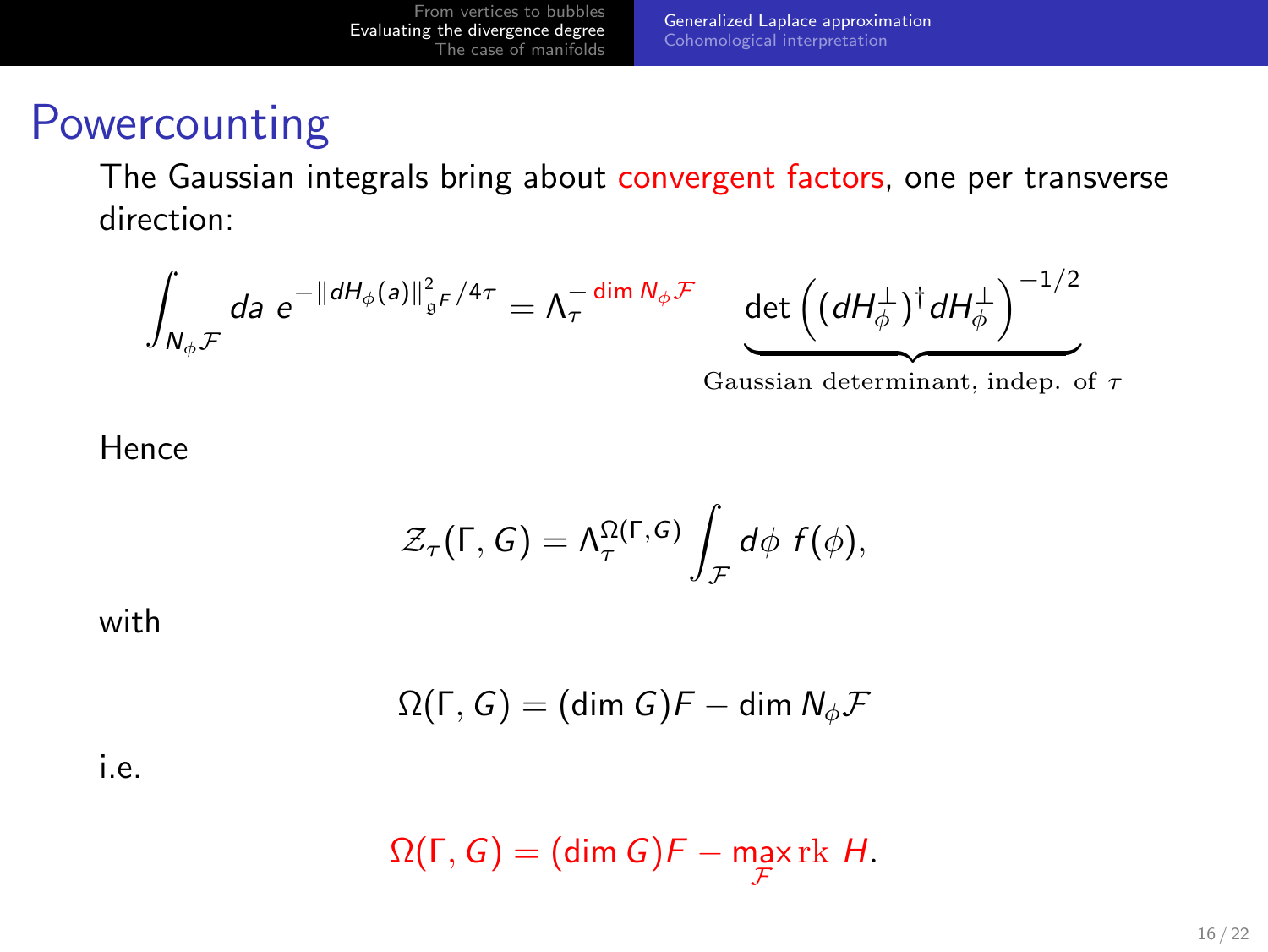#### Cohomological interpretation

Our result can be given a cohomological interpretation. This is a neat way to <mark>disentangle</mark>, about a flat connection  $\phi$ , the variations  $\boldsymbol{a} \in \mathcal{T}_{\phi}G^E$ which

- $\blacktriangleright$  leave  $\phi$  flat (a  $\in$  ker dH<sub>a</sub>)
	- because they are infinitesimal gauge transformations ( $a \in \text{Im } d\gamma_{\phi}$ )
	- not for this reason ( $a \notin \text{Im } d\gamma_{\phi}$ )
- introduce curvature ( $a \notin \text{ker } dH_{\phi}$ )



 $\Omega(\Gamma,G)=b_\phi^2$  is the second Betti number in this twisted cohomology. Note: when  $\phi = 1$ , this is nothing but the cellular cohomology of  $\Gamma$  with coefficients in g, and then

<span id="page-16-0"></span>
$$
\Omega(\Gamma,G)=(\text{dim }G)b^2(\Gamma).
$$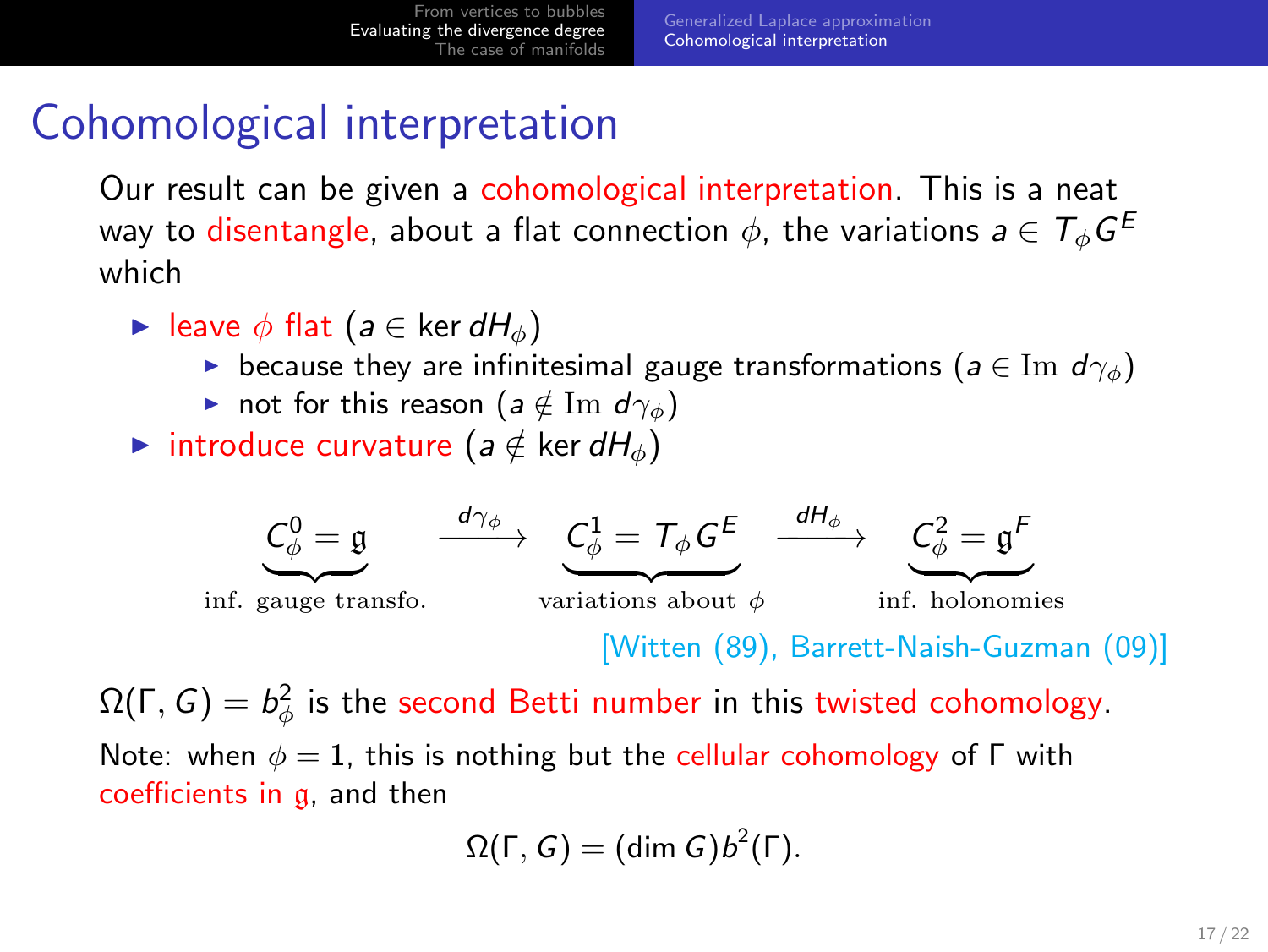<span id="page-17-0"></span>[Three dimensions](#page-19-0) [Four dimensions](#page-20-0) [Conclusions](#page-21-0)

### Outline

[From vertices to bubbles](#page-3-0)

[Evaluating the divergence degree](#page-12-0)

#### [The case of manifolds](#page-17-0)

[Three dimensions](#page-19-0) [Four dimensions](#page-20-0) [Conclusions](#page-21-0)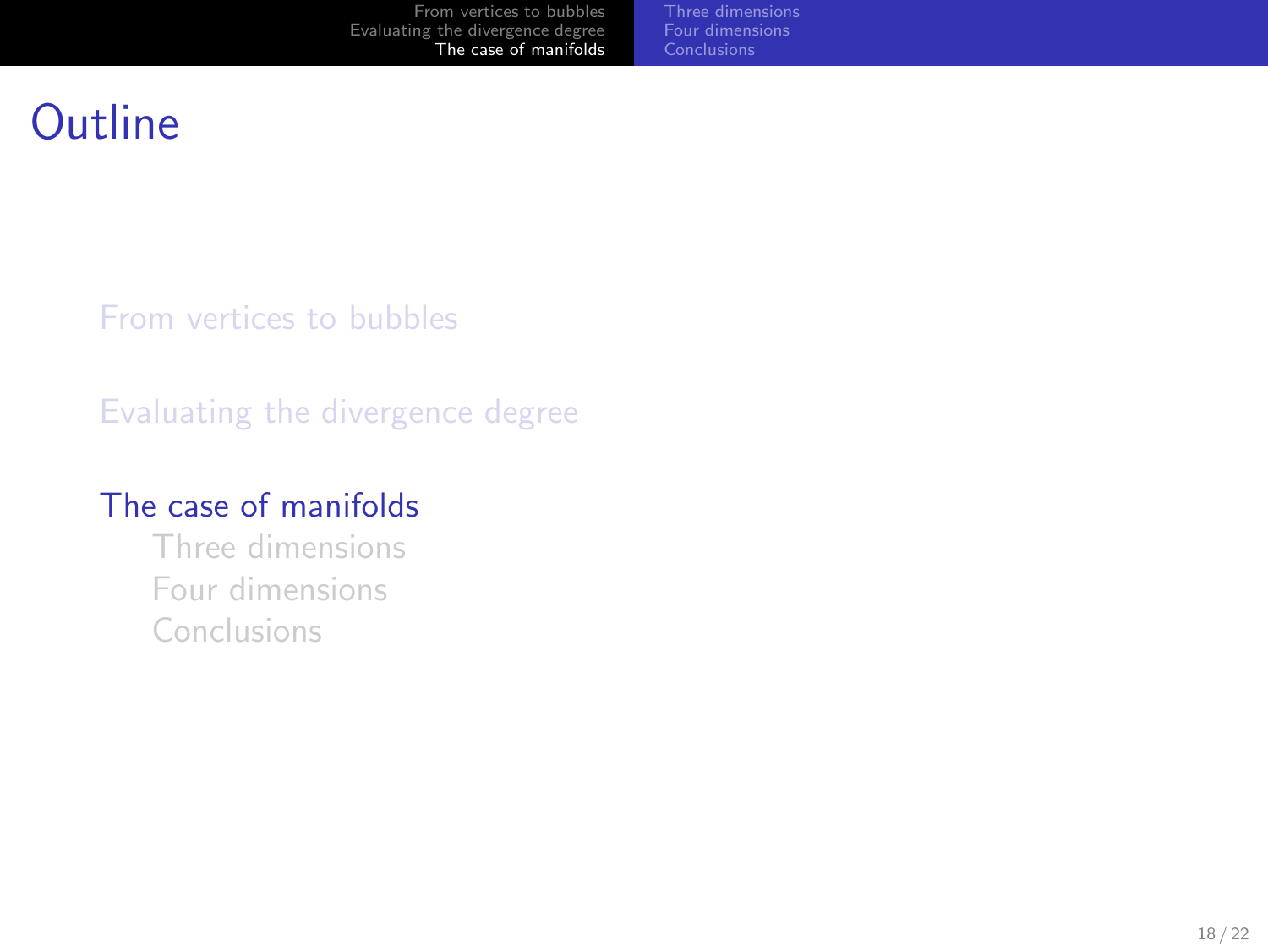[Three dimensions](#page-19-0) [Four dimensions](#page-20-0) [Conclusions](#page-21-0)

#### Triangulation dependence of the divergence degree Assume now that  $\Gamma$  is the dual 2-skeleton of a triangulation  $\Delta^{(d)}$  of a  $d$ -manifold  $M^{(d)}$ .

Elementary manipulations on the expression of  $\Omega(\Gamma, G)$  yield

$$
\Omega(\Delta^{(d)}, G) = \underbrace{\dim \mathcal{M} - \dim \zeta + \left(\dim G\right) \chi(M^{(d)})}_{\text{topological invariant}}
$$

$$
+ \underbrace{\left(\dim G\right) \sum_{j=0}^{d-3} (-1)^{d+j} |\Delta_j^{(d)}|}_{\text{trin multiplication dependent}}.
$$

triangulation dependent

with

- $\blacktriangleright$  M is the moduli space of flat connections
- $\triangleright$   $\zeta$  is the isotropy group of non-singular flat connections
- $\blacktriangleright |\Delta_j^{(d)}|$  the number of *j*-simplices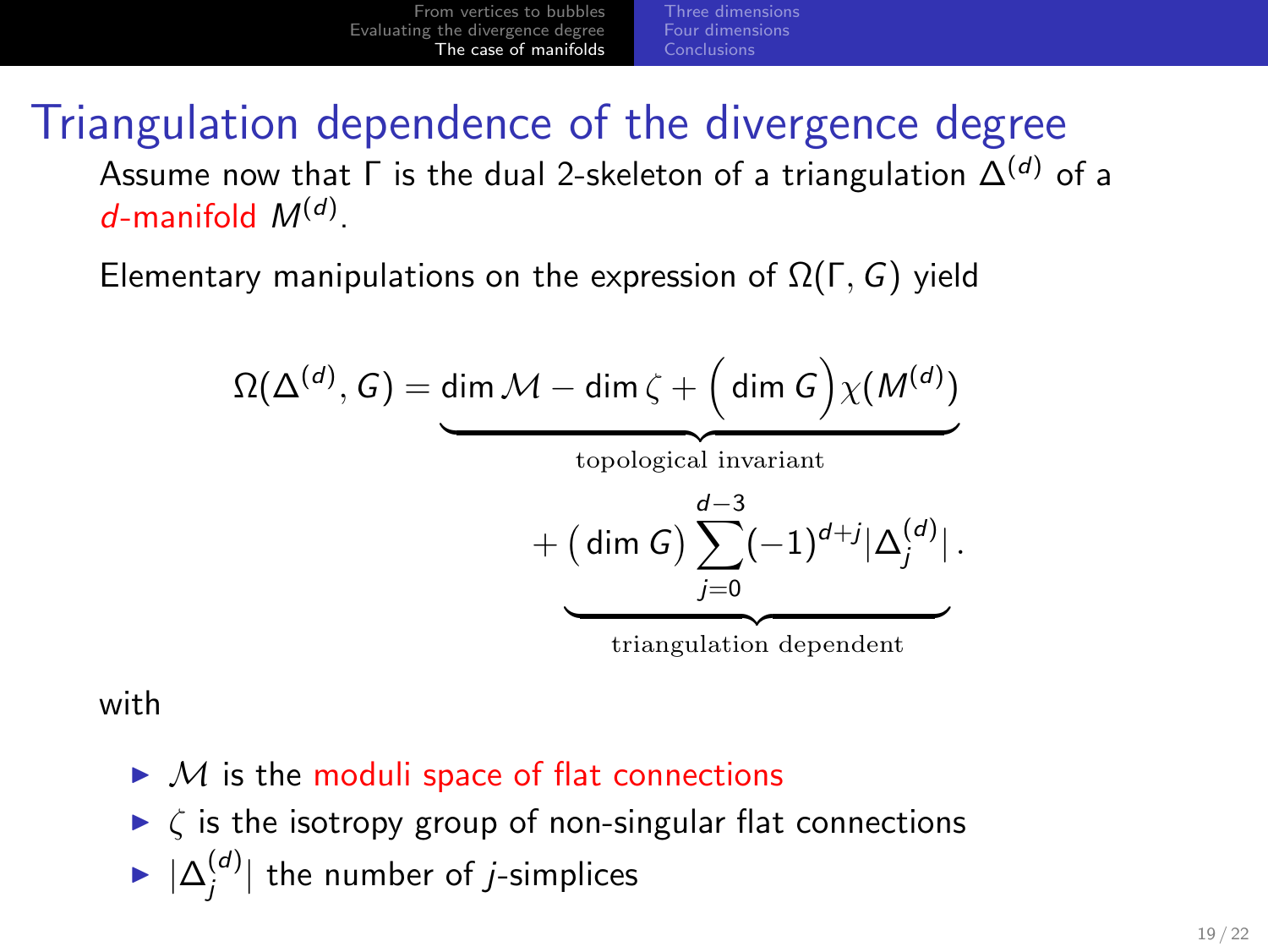#### Three dimensions

In three dimensions, this becomes

$$
\Omega(\Delta^{(d)}, G) = \dim \mathcal{M} - \dim \zeta
$$

$$
+ (\dim G)|\Delta_0^{(3)}|.
$$

Back to Ponzano and Regge's original intuition ("divergences are associated to vertices of the triangulation"):

- $\triangleright$  They missed the topological term, and this is why their regularization failed.
- $\triangleright$  But! They were right about the variation of  $\Omega$  in a Pachner move:

<span id="page-19-0"></span>
$$
\delta_{\mathrm{Pachner}}\left(\Omega(\Delta^{(d)},\mathsf{G})\right)=(\text{dim }\mathsf{G})\delta_{\mathrm{Pachner}}\left(|\Delta_0^{(3)}|\right).
$$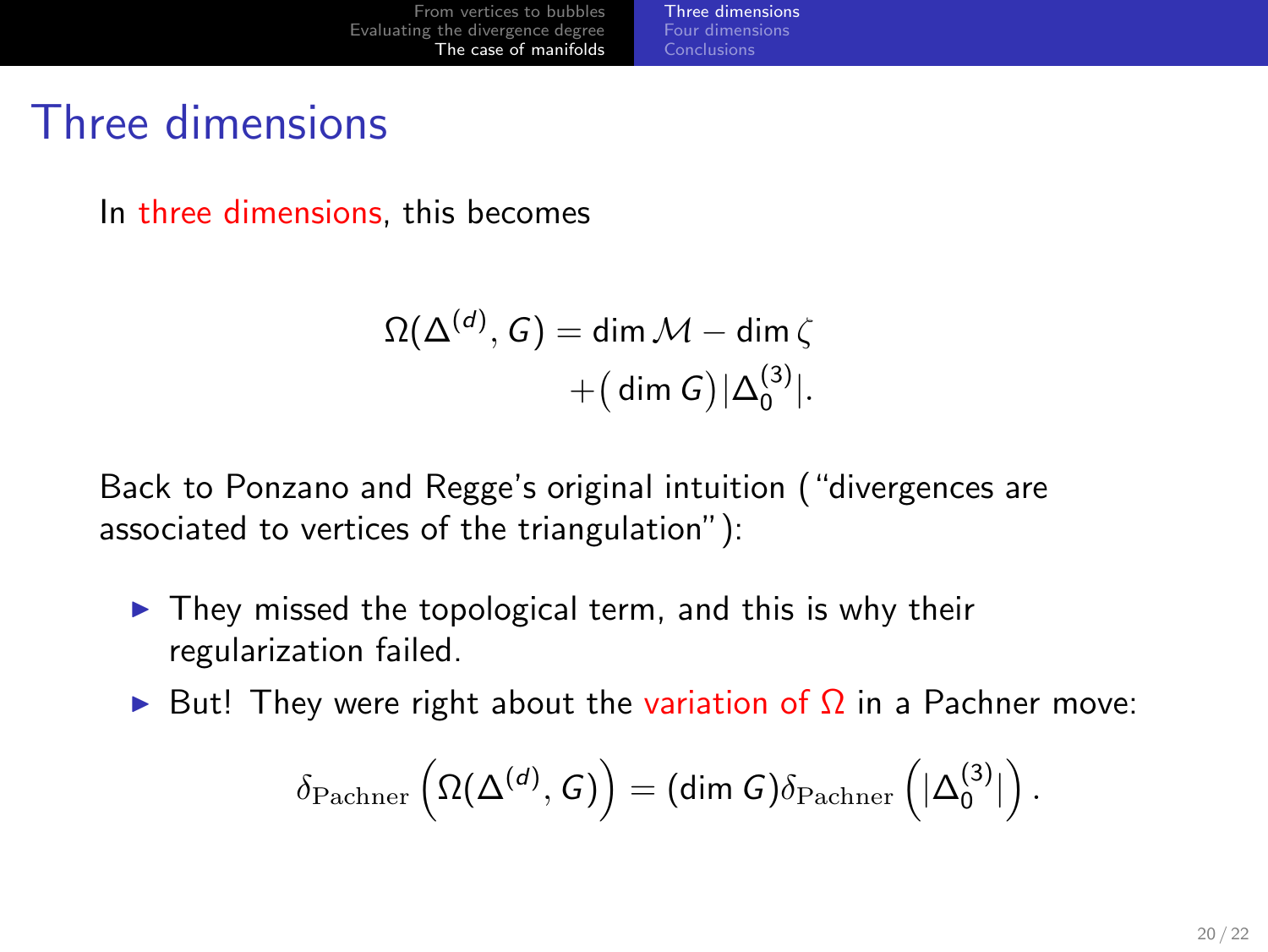#### Four dimensions

In four dimensions, the formula becomes

$$
\Omega(\Delta^{(d)}, G) = \dim \mathcal{M} - \dim \zeta + (\dim G) \chi(M^{(4)})
$$

$$
+ (\dim G) (\vert \Delta_1^{(4)} \vert - \vert \Delta_0^{(4)} \vert).
$$

Again, the variation of  $\Omega$  in a Pachner move is correctly captured by the combinatorial estimate, the number of bubbles being

<span id="page-20-0"></span>edges - vertices.